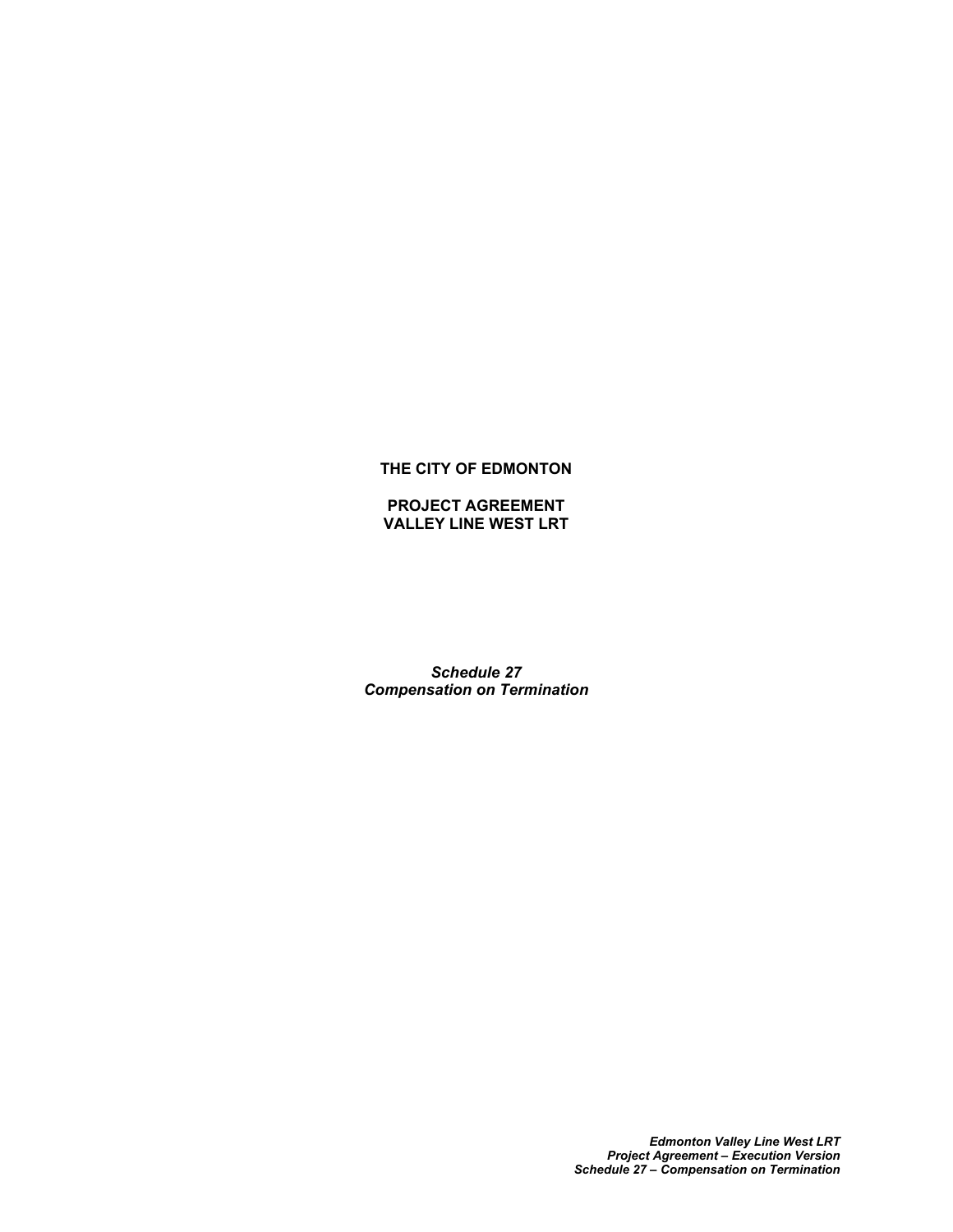# **TABLE OF CONTENTS**

| 1.           |                                                                     |  |  |
|--------------|---------------------------------------------------------------------|--|--|
|              | 1.1                                                                 |  |  |
| 2.           | <b>COMPENSATION ON TERMINATION FOR CITY DEFAULT OR CONVENIENCE2</b> |  |  |
|              | 2.1                                                                 |  |  |
| 3.           |                                                                     |  |  |
|              | 3.1                                                                 |  |  |
| $\mathbf{4}$ |                                                                     |  |  |
|              | 4.1                                                                 |  |  |
| 5.           |                                                                     |  |  |
|              | 5.1                                                                 |  |  |
|              | 5.2                                                                 |  |  |
|              | 5.3                                                                 |  |  |
|              | 5.4                                                                 |  |  |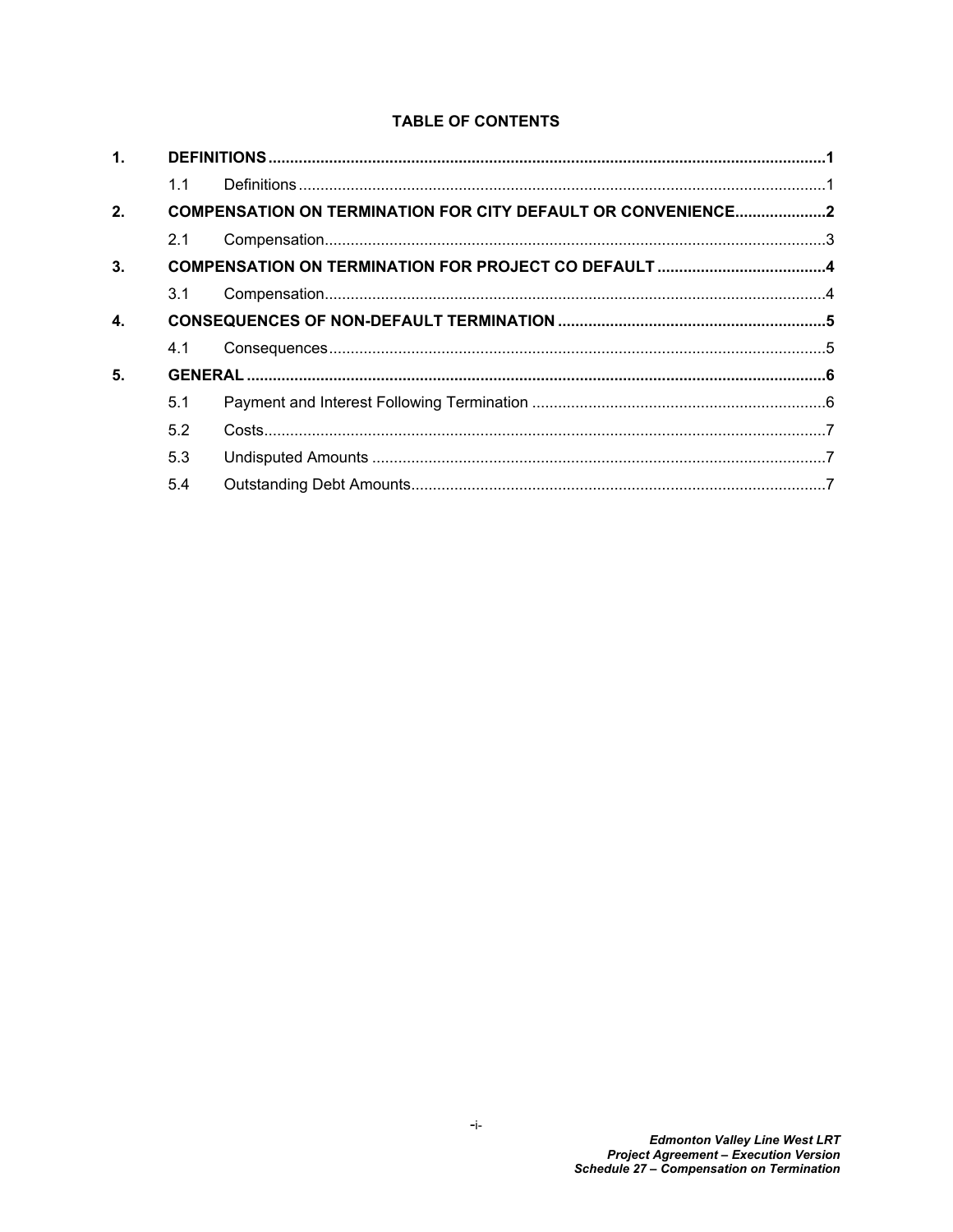#### **SCHEDULE 27**

### **COMPENSATION ON TERMINATION**

# <span id="page-2-0"></span>**1. DEFINITIONS**

# <span id="page-2-1"></span>**1.1 Definitions**

In this Schedule 27 *[Compensation on Termination]*, unless the context indicates a contrary intention, terms which are defined in the Agreement (and not otherwise defined in this Schedule 27 *[Compensation on Termination]*) shall have meanings given to them in the Agreement and the following terms shall have the following meanings:

- (a) "**City Default Termination Sum**" has the meaning given in Section [2.1\(b\)](#page-4-2) of this Schedule 27 *[Compensation on Termination]*.
- (b) "**City Payment Date**" has the meaning given in Section [5.1\(c\)\(i\)](#page-7-2) of this Schedule 27 *[Compensation on Termination]*.
- (c) "**Employee Termination Payments**" means termination payments which are required under Applicable Law to be made to employees of Project Co or any Project Co Party as a direct result of terminating the Agreement (provided that Project Co or the relevant Project Co Party shall take commercially reasonable steps to mitigate its loss) and provided that, in calculating such amount, no account should be taken of any liabilities and obligations of Project Co or the relevant Project Co Party arising out of:
	- (i) contracts of employment or other agreements or arrangements entered into by Project Co or the relevant Project Co Party to the extent that such contracts of employment, agreements or arrangements were not entered into in connection with the Project; or
	- (ii) contracts of employment or other agreements or arrangements entered into by Project Co or the relevant Project Co Party other than in the ordinary course of business and on commercial arm's length terms, save to the extent that amounts would have arisen if such contracts or other agreements or arrangements had been entered into in the ordinary course of business and on commercial arm's length terms.
- (d) "**Invoice Date**" means the date that is the later of:
	- (i) the date on which the City receives an invoice from Project Co for the relevant termination sum; and
	- (ii) the date on which the City receives the supporting evidence required pursuant to Section [5.1\(a\)](#page-7-3) of this Schedule 27 *[Compensation on Termination]*.
- (e) "**Non-Default Rate**" means, with respect to a termination payment to be made pursuant to Section [5.1\(c\)\(i\)](#page-7-2) or Section [5.1\(d\)](#page-8-3) of this Schedule 27 *[Compensation on Termination]* and a specified period of time, (i) such amount multiplied by (A) such period of time in days divided by the actual number of days in the current year multiplied by (B) Prime.
- (f) "**Non-Default Termination Sum**" has the meaning given in Section [4.1\(b\)](#page-6-2) of this Schedule 27 *[Compensation on Termination]*.
- (g) "**Project Co Amount**" means any amount payable to Project Co as a return and/or profit to Project Co shown in the Revised Final Financial Model, including for greater certainty any loans made or capital contributed to Project Co by any Affiliate of Project Co or a Project Co Party,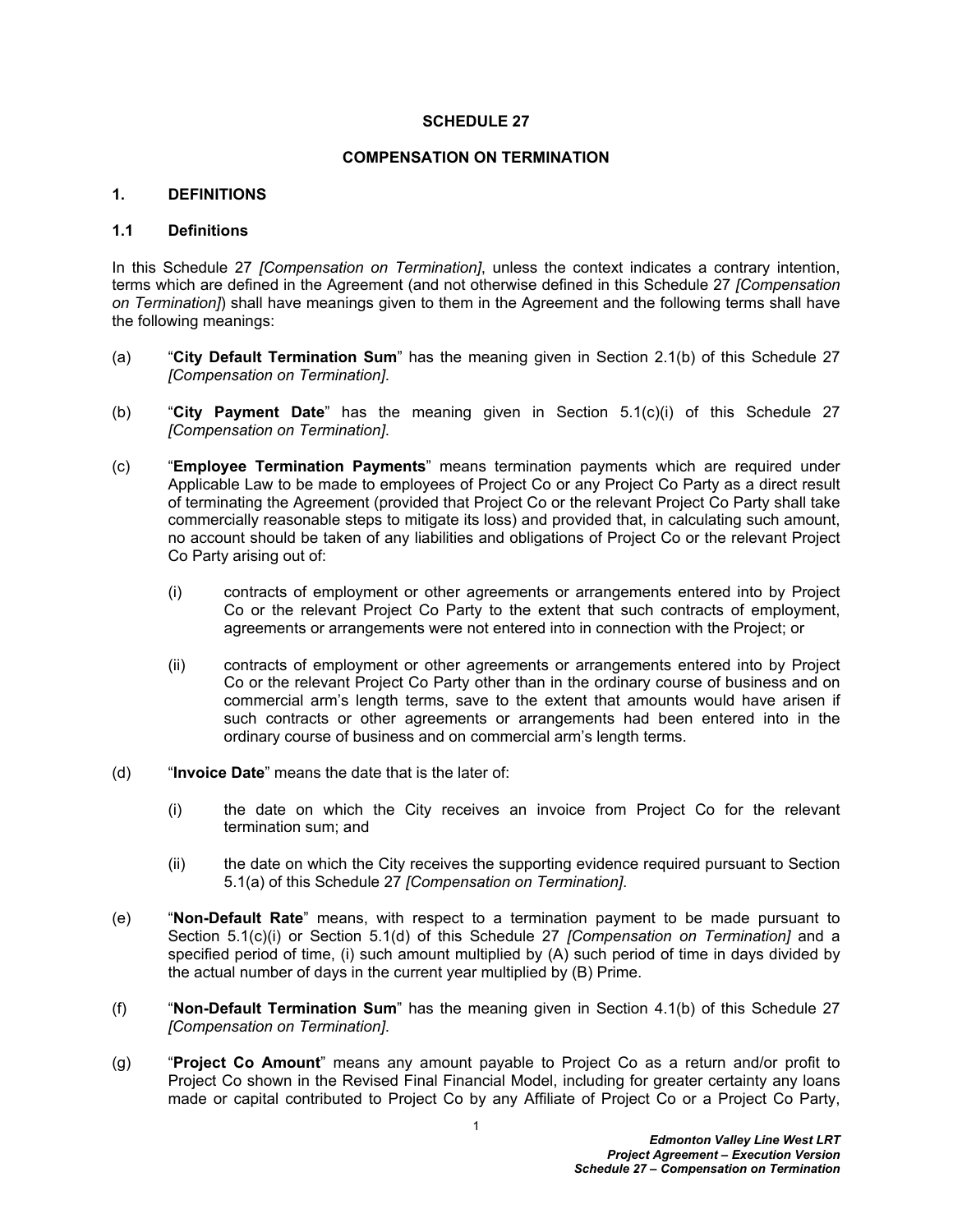prorated by a fraction, the numerator of which is the period between the date of commencement of the Project Work and the Termination Date, and the denominator of which is the period between the date of commencement of the Project Work and the Target Construction Completion Date.

- (h) "**Project Co Default Termination Sum**" has the meaning given to it in Section [3.1\(b\)](#page-5-2) of this Schedule 27 *[Compensation on Termination]*.
- (i) "**Project Co Payment Date**" has the meaning given to it in Section [5.1\(d\)](#page-8-3) of this Schedule 27 *[Compensation on Termination]*.
- (j) "**Senior Debt Amount**" means, at any time, the then outstanding principal amount of debt funded under the terms of the Senior Financing Agreements by the Senior Lenders to Project Co, together with all interest accrued thereon at that time in accordance with the Senior Financing Agreements, provided that at any time where any portion of the interest payable to the Senior Lenders is subject to the Hedging Agreement(s), accrued interest in respect of such portion of the interest payable to the Senior Lenders shall be calculated based on the fixed rate payable by Project Co under the Hedging Agreement(s) without regard to whether such fixed rate is payable directly to a Senior Lender or to the Hedge Provider(s) under the Hedging Agreement(s) and all references to interest payable to the Senior Lenders under the Agreement shall be construed accordingly. For greater certainty, the Senior Debt Amount excludes the Senior Debt Makewhole.
- (k) "**Senior Debt Makewhole**" means, (i) at any time, any amount (other than the Senior Debt Amount) then due and payable to the Senior Lenders under the Senior Financing Agreements with respect to the Senior Debt Amount, including any "make whole" payments, breakage costs (less any breakage benefits) and all other fees, costs and expenses reasonably and properly incurred which Project Co is obligated to pay to the Senior Lenders pursuant to the Senior Financing Agreements with respect to the Senior Debt Amount; and (ii) any swap breakage costs (less breakage benefits), if any, then due and payable to the Hedge Provider(s) under the Hedging Agreement(s) entered into with respect to the Senior Debt Amount.
- (l) "**Subcontractor Losses**" means, subject to Project Co's obligations under the Agreement to limit any compensation to Subcontractors, the amount reasonably and properly payable by Project Co to each Project Contractor under the terms of the Project Contract as a direct result of the termination of the Agreement (including any reasonable commercial breakage fee, the reasonableness of which fee shall not be determined by or by reference to any arrangement made between Project Co and a Project Contractor), provided that such amount shall be reduced to the extent that Project Co or the Project Contractor fails to take commercially reasonable steps to mitigate such amount; provided, however, that, no account should be taken of any liabilities and obligations of Project Co to the relevant Project Contractor arising out of:
	- (i) any loss of overhead or profit of such Project Contractor relating to any period or costs after the Termination Date (save to the extent the same are properly included in any reasonable commercial breakage fee set out in any of the Project Contracts);
	- (ii) agreements or arrangements entered into by Project Co or the Project Contractor to the extent that such agreements or arrangements were not entered into in connection with those parties' obligations in relation to the Project; or
	- (iii) agreements or arrangements entered into by Project Co or the Project Contractor other than in the ordinary course of business and on commercial arm's length terms, save to the extent that amounts would have arisen if such agreements or arrangements had been entered into in the ordinary course of business and on commercial arm's length terms.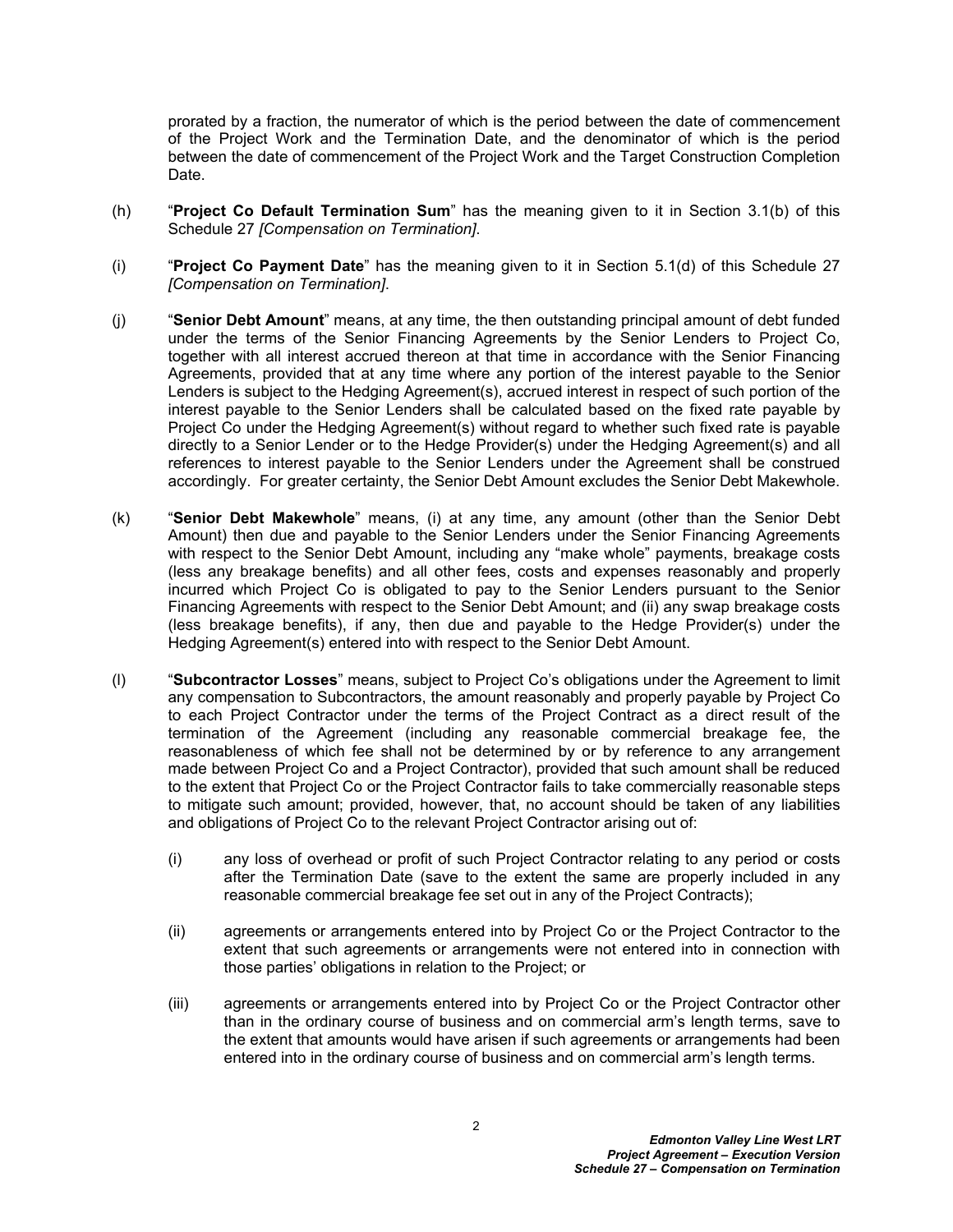# <span id="page-4-0"></span>**2. COMPENSATION ON TERMINATION FOR CITY DEFAULT OR CONVENIENCE**

# <span id="page-4-1"></span>**2.1 Compensation**

- (a) If Project Co terminates the Agreement pursuant to Section 15.3 *[Termination By Project Co]* of the Agreement or the City terminates the Agreement pursuant to Sections 15.2(b) or 15.2(c) of the Agreement, the City shall pay to Project Co the City Default Termination Sum.
- <span id="page-4-2"></span>(b) The "**City Default Termination Sum**" shall be an amount equal to the aggregate of:
	- (i) the Senior Debt Amount and the Senior Debt Makewhole;
	- (ii) any amount payable by the City to Project Co in accordance with Sections 10.1(c), 11.2.1(c) or 11.2.2(c) of the Agreement;
	- (iii) the Employee Termination Payments and the Subcontractor Losses;
	- (iv) any reasonable costs properly incurred by Project Co to wind up its operations; and
	- (v) the Project Co Amount;

LESS, the aggregate (without double counting) of the following, to the extent it is a positive amount:

- (vi) all credit balances on any bank accounts held by or on behalf of Project Co on the Termination Date and the value of any insurance proceeds due to Project Co or to which Project Co would have been entitled had insurance been maintained in accordance with the requirements of the Agreement (save where such insurance proceeds are to be applied in reinstatement, restoration or replacement, or, in the case of third party legal liability, in satisfaction of the claim, demand, proceeding or liability or where the City is required to procure insurances and to make proceeds available to Project Co under the Agreement and it has failed to do so) or sums due and payable from third parties other than sums wholly unrelated to the Project Work, the Project and the Agreement (but only when received from third parties) but excluding any claims under any Subcontracts or claims against other third parties which have not been determined or have been determined but not yet paid, provided that, in such case, Project Co shall assign any such rights and claims under the Subcontracts or claims against other third parties (other than claims against other third parties wholly unrelated to the Project Work, the Project and the Agreement) to the City and, at no additional cost to Project Co, give the City reasonable assistance in prosecuting such claims;
- <span id="page-4-3"></span>(vii) to the extent realized before the Invoice Date, the fair market value of any other assets and rights of Project Co (other than those transferred to the City pursuant to the Agreement) less liabilities of Project Co properly incurred in carrying out its obligations under the Agreement as at the Termination Date, provided that no account should be taken of any liabilities and obligations of Project Co arising out of:
	- (A) agreements or arrangements entered into by Project Co to the extent that such agreements or arrangements were not entered into in connection with Project Co's obligations in relation to the Project; or
	- (B) agreements or arrangements entered into by Project Co other than in the ordinary course of business and on commercial arm's length terms, save to the extent that liabilities and obligations would have arisen if such agreements or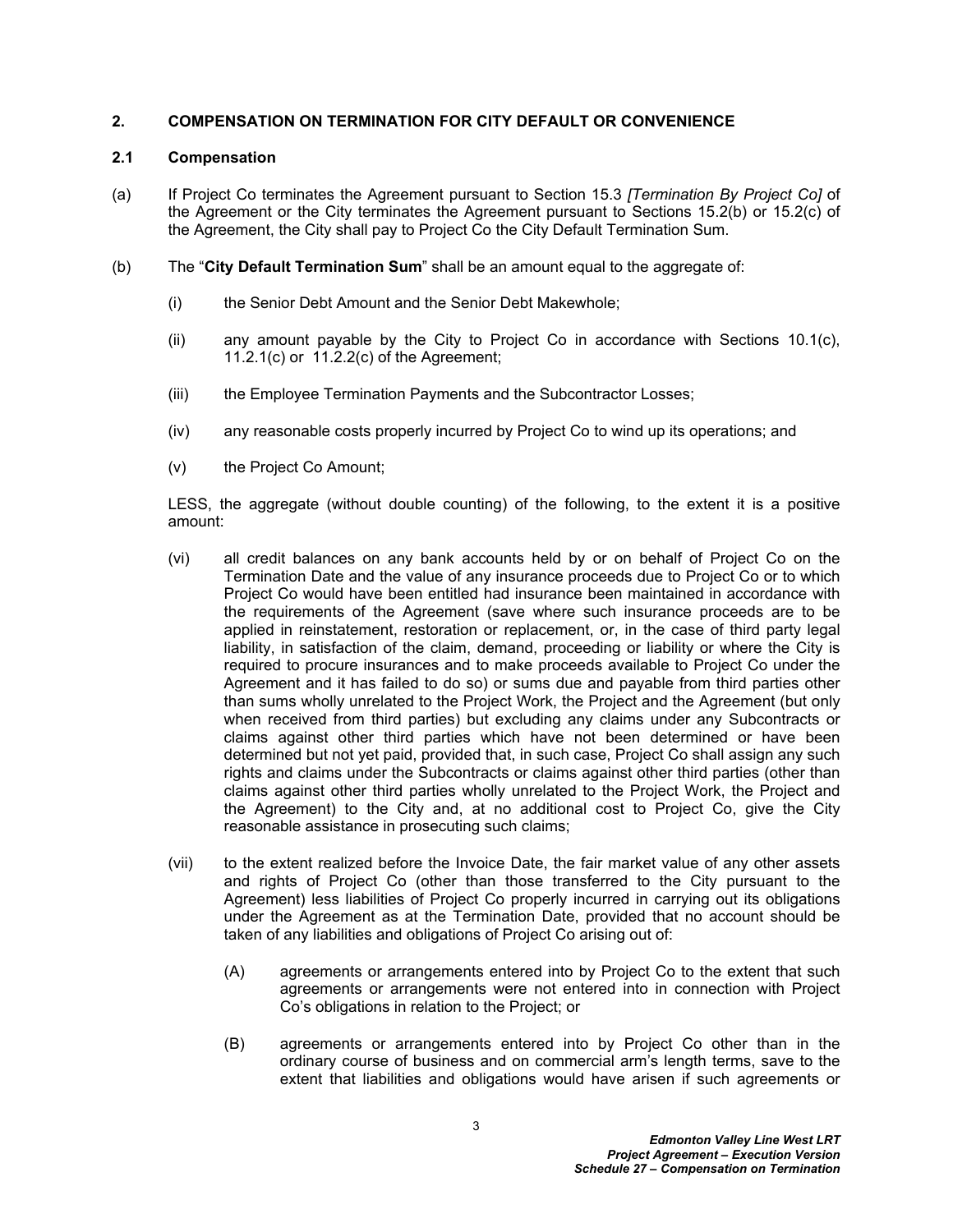arrangements had been entered into in the ordinary course of business and on commercial arm's length terms; and

(viii) amounts which the City is entitled to set off pursuant to Section 8.6 *[Set-off]* of the Agreement,

provided that the City Default Termination Sum shall never be less than the aggregate of the Senior Debt Amount and the Senior Debt Makewhole.

- (c) To the extent that such assets and rights referred to in Section [2.1\(b\)\(vii\)](#page-4-3) of this Schedule 27 *[Compensation on Termination]* are not realized and applied pursuant thereto, Project Co shall, on payment of the City Default Termination Sum, assign such assets and rights to the City.
- (d) The City shall pay the City Default Termination Sum in accordance with Section [5](#page-7-0) *[General]* of this Schedule 27 *[Compensation on Termination]*.

# <span id="page-5-0"></span>**3. COMPENSATION ON TERMINATION FOR PROJECT CO DEFAULT**

#### <span id="page-5-1"></span>**3.1 Compensation**

- (a) If the City terminates the Agreement pursuant to Section 15.2(a) of the Agreement, the City shall pay to Project Co the Project Co Default Termination Sum.
- <span id="page-5-5"></span><span id="page-5-4"></span><span id="page-5-3"></span><span id="page-5-2"></span>(b) The "**Project Co Default Termination Sum**" shall be an amount equal to the Total Capital Cost Amount, as adjusted in accordance with the terms of the Agreement as of the Termination Date, less the aggregate, without duplication, of each of the following:
	- (i) any amount of the Payments paid by the City on or before the Termination Date, provided that for the purposes of this (i), the amount of such Payments shall not take into account any holdbacks or Construction Payment Adjustments deducted therefrom;
	- (ii) the City's estimate of the cost to complete the Project Work, including the cost to remedy any defective or deficient Project Work determined on a reasonable basis in consultation with the Independent Certifier and the City's other consultants and including all reasonable and proper costs incurred by the City in re-tendering the Project Work or any portion thereof;
	- (iii) the City's estimate of the aggregate of all Direct Losses suffered, sustained or incurred by the City as a result of, in respect of, or arising out of the event or events which resulted in the termination of the Agreement and arising out of the termination together with all costs of entering into a new construction contract to complete the Project Work, including any warranty obligations for the Project Work in place and to be performed, on substantially the same terms and conditions as the Agreement;
	- (iv) to the extent not included in [\(ii\)](#page-5-3) above, the Construction Completion Deficiencies Holdback and/or Phase 1 Construction Completion Deficiencies Holdback, as at the time the Project Co Default Termination Sum is required to be made;
	- (v) the Legislative Holdback required to be maintained by the City as at the time the Project Co Default Termination Sum is required to be made, which amount will be paid by the City in accordance with the Builders' Lien Act; and
	- (vi) amounts which the City is entitled to set off pursuant to Section 8.6 *[Set-off]* of the Agreement.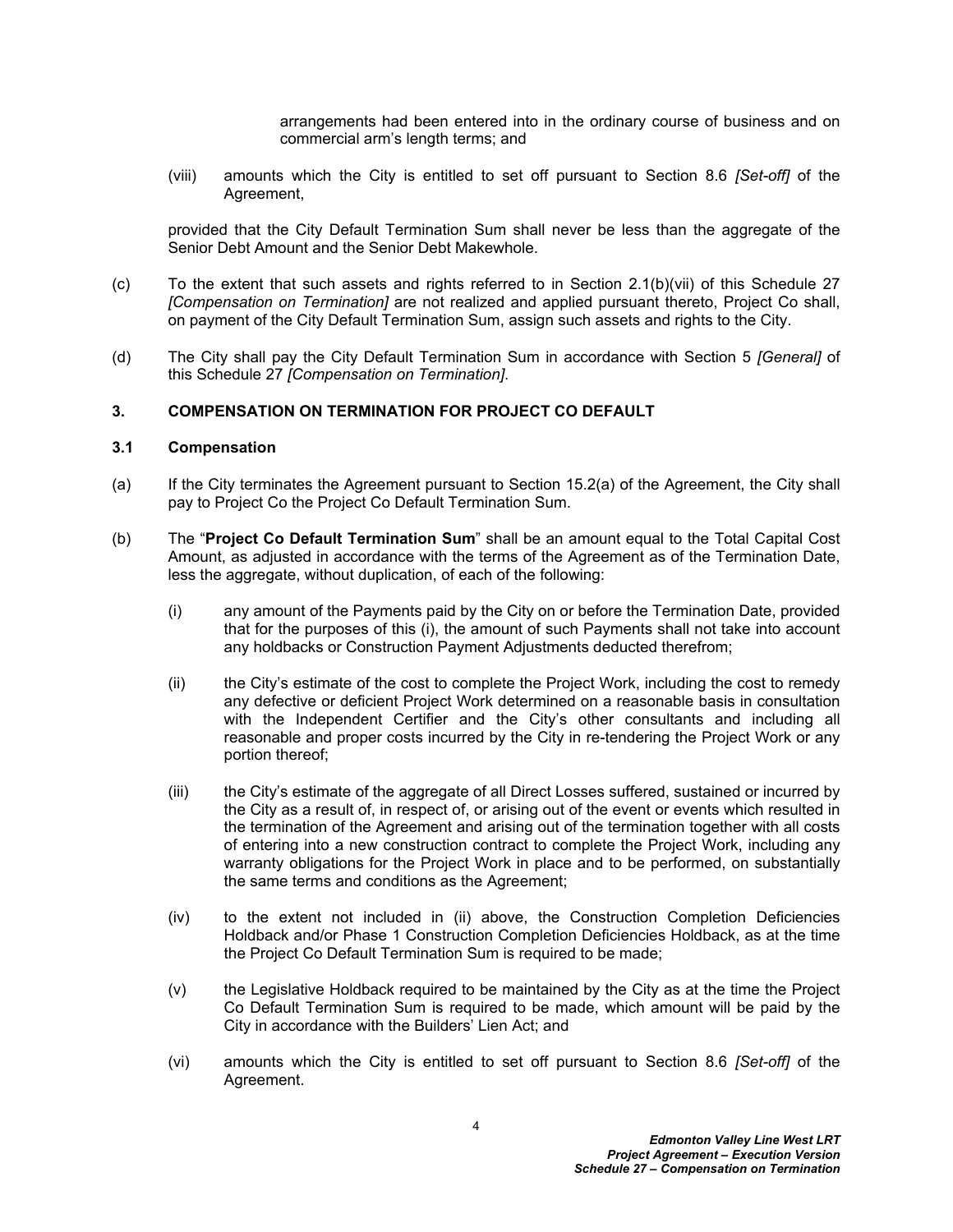- (c) To the extent that any amounts that the City has estimated or determined pursuant to Sections [3.1\(b\)\(ii\)](#page-5-3), [3.1\(b\)\(iii\)](#page-5-4) or [3.1\(b\)\(iv\)](#page-5-5) of this Schedule 27 *[Compensation on Termination]* are in excess of what is required by the City to complete the Project Work or compensate for Direct Losses, the Construction Completion Deficiencies Holdback, the Phase 1 Construction Completion Deficiencies Holdback or the Legislative Holdback, as applicable, the City shall promptly return such excess amounts to or to the order of Project Co.
- (d) The City shall pay the Project Co Default Termination Sum in accordance with Section [5](#page-7-0)  *[General]* of this Schedule 27 *[Compensation on Termination]*.

# <span id="page-6-0"></span>**4. CONSEQUENCES OF NON-DEFAULT TERMINATION**

# <span id="page-6-1"></span>**4.1 Consequences**

- (a) If either Party terminates the Agreement pursuant to Section 9.4 *[City's Election not to Reinstate]* or Section 15.5 *[Termination Upon Force Majeure or Limited Relief Event]* of the Agreement, the City shall pay to Project Co the Non-Default Termination Sum.
- <span id="page-6-2"></span>(b) The "**Non-Default Termination Sum**" shall be an amount equal to the aggregate of:
	- (i) the Senior Debt Amount and the Senior Debt Makewhole;
	- (ii) any amount payable by the City to Project Co in accordance with Sections 10.1(c), 11.2.1(c) or 11.2.2(c) of the Agreement; and
	- (iii) the Employee Termination Payments and the Subcontractor Losses (but excluding therefrom any claims for loss of profit);

LESS, the aggregate (without double counting) of the following, to the extent it is a positive amount:

(iv) all credit balances on any bank accounts held by or on behalf of Project Co on the Termination Date and the value of any insurance proceeds due to Project Co or to which Project Co would have been entitled had insurance been maintained in accordance with the requirements of the Agreement (save where such insurance proceeds are to be applied in reinstatement, restoration or replacement, or, in the case of third party legal liability, in satisfaction of the claim, demand, proceeding or liability or where the City are required to procure insurances and to make proceeds available to Project Co under the Agreement and it has failed to do so) or sums due and payable from third parties other than sums wholly unrelated to the Project Work, the Project and the Agreement (but only when received from third parties), but excluding any claims under any Subcontracts or claims against other third parties which have not been determined or have been determined but not yet paid, provided that, in such case, Project Co shall assign any such rights and claims under the Subcontracts or claims against other third parties (other than claims against other third parties wholly unrelated to the Project Work, the and the Agreement) to the City and, at no additional cost to Project Co, give the City reasonable assistance in prosecuting such claims; and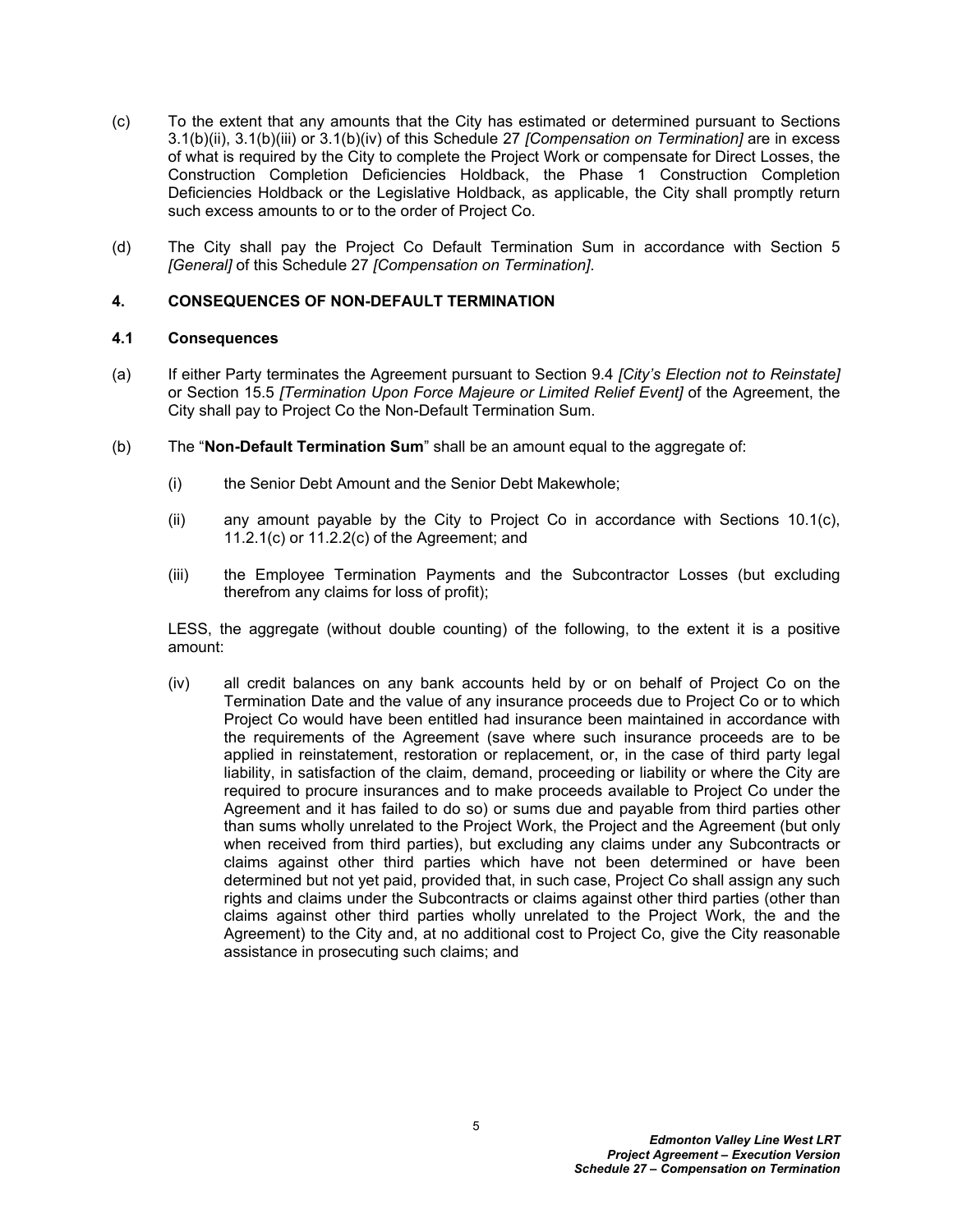- <span id="page-7-4"></span>(v) to the extent realized before the Invoice Date, the fair market value of any other assets and rights of Project Co (other than those transferred to the City pursuant to the Agreement) less liabilities of Project Co properly incurred in carrying out its obligations under the Agreement as at the Termination Date, provided that no account should be taken of any liabilities and obligations of Project Co arising out of:
	- (A) agreements or arrangements entered into by Project Co to the extent that such agreements or arrangements were not entered into in connection with Project Co's obligations in relation to the Project; or
	- (B) agreements or arrangements entered into by Project Co other than in the ordinary course of business and on commercial arm's length terms, save to the extent that liabilities and obligations would have arisen if such agreements or arrangements had been entered into in the ordinary course of business and on commercial arm's length terms; and
- (vi) amounts which the City are entitled to set off pursuant to Section 8.6 *[Set-off]* of the Agreement,

provided that the Non-Default Termination Sum shall never be less than the aggregate of the Senior Debt Amount and the Senior Debt Makewhole.

- (c) To the extent that such assets and rights referred to in Section  $4.1(b)(v)$  of this Schedule 27 *[Compensation on Termination]* are not realized and applied pursuant thereto, Project Co shall, on payment of the Non-Default Termination Sum, assign such assets and rights to the City.
- (d) The City shall pay the Non-Default Termination Sum in accordance with Section [5](#page-7-0) *[General]* of this Schedule 27 *[Compensation on Termination]*.

# <span id="page-7-0"></span>**5. GENERAL**

# <span id="page-7-1"></span>**5.1 Payment and Interest Following Termination**

- <span id="page-7-3"></span>(a) In respect of the termination payments to be made pursuant to either Section [2](#page-4-0) *[Compensation on Termination For City Default or Convenience]* or Section [4](#page-6-0) *[Consequences of Non-Default Termination]* of this Schedule 27 *[Compensation on Termination]*, as soon as practicable after, and, in any event, within 30 days after, the Termination Date, Project Co shall give to the City an invoice for the relevant termination sum and sufficient supporting evidence, reasonably satisfactory to the City, justifying the amount of the relevant termination sum including a detailed breakdown of each of the individual items comprising such sum.
- <span id="page-7-5"></span>(b) In respect of the termination payments to be made pursuant Section [3](#page-5-0) *[Compensation on Termination for Project Co Default]* of this Schedule 27 *[Compensation on Termination]*, as soon as practicable, and in any event, within 120 days after the Termination Date, the City shall calculate and notify Project Co of the Project Co Default Termination Sum under Section [3.1\(b\)](#page-5-2) of this Schedule 27 *[Compensation on Termination]*, and shall deliver to Project Co sufficient supporting evidence reasonably satisfactory to Project Co.
- <span id="page-7-2"></span>(c) The City shall:
	- (i) pay to Project Co the relevant termination payment within 60 days after the Invoice Date or the date of delivery of the Notice described in Section [5.1\(b\)](#page-7-5) of this Schedule 27 *[Compensation on Termination]*, as applicable (the "**City Payment Date**"), together with interest for the period from (but excluding) the Termination Date to (and including) the